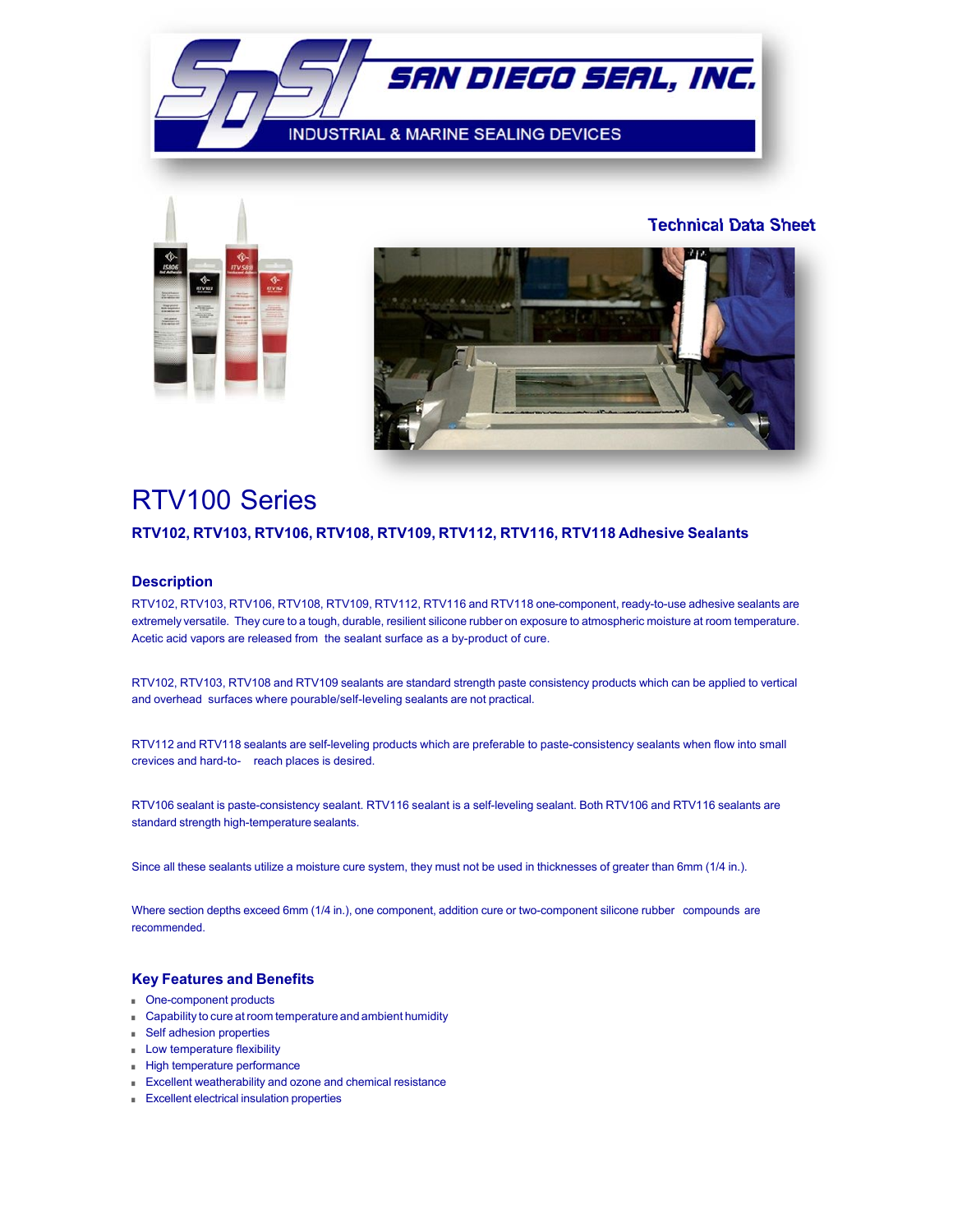

# **Typical Physical Properties**

| <b>Uncured Properties</b>                                               | <b>RTV102</b><br><b>RTV103</b><br><b>RTV108</b><br><b>RTV109</b>          | <b>RTV106</b> | <b>RTV116</b>  | <b>RTV112</b><br><b>RTV118</b>       |  |  |
|-------------------------------------------------------------------------|---------------------------------------------------------------------------|---------------|----------------|--------------------------------------|--|--|
| Consistency                                                             | Paste                                                                     | Paste         | Self-leveling  | Self-leveling                        |  |  |
| Color                                                                   | RTV102: White<br>RTV103: Black<br>RTV108: Translucent<br>RTV109: Aluminum | Red           | Red            | RTV112: White<br>RTV118: Translucent |  |  |
| <b>Viscosity, poises</b>                                                | -                                                                         | -             | 250            | 200                                  |  |  |
| Application Rate, (g/min)                                               | 400                                                                       | 400           | ÷,<br>$\equiv$ |                                      |  |  |
| <b>Specific Gravity</b>                                                 | 1.05                                                                      | 1.07          | 1.09           | 1.05                                 |  |  |
| Tack-Free Time, minutes                                                 | 20                                                                        | 20            | 30             | 20                                   |  |  |
| Cured Properties <sup>(1)</sup>                                         | <b>RTV102</b><br><b>RTV103</b><br><b>RTV108</b><br><b>RTV109</b>          | <b>RTV106</b> | <b>RTV116</b>  | <b>RTV112</b><br><b>RTV118</b>       |  |  |
| <b>Mechanical:</b>                                                      |                                                                           |               |                |                                      |  |  |
| Tensile Strength, kg/cm <sup>2</sup> (lb/in <sup>2</sup> )              | 28 (400)                                                                  | 26 (375)      | 25 (350)       | 23 (325)                             |  |  |
| Elongation, %                                                           | 450                                                                       | 400           | 350            | 325                                  |  |  |
| Hardness, Shore A                                                       | 30                                                                        | 30            | 20             | 25                                   |  |  |
| Tear Strength, kg/cm (lb/in)                                            | 8(45)                                                                     | 7(40)         | $\equiv$       | $\equiv$                             |  |  |
| Shear Strength, kg/cm <sup>2</sup> (lb/in <sup>2</sup> ) <sup>(2)</sup> | 14 (200)                                                                  | 14 (200)      | 7 (125)        | 7(100)                               |  |  |
| Peel Strength, kg/cm (lb/in) <sup>(3)</sup>                             | 7(40)                                                                     | 7(40)         | 3(25)          | 3(15)                                |  |  |
| <b>Electrical:</b>                                                      |                                                                           |               |                |                                      |  |  |
| Dielectric Strength, kv/mm (v/mil)                                      | 20(500)                                                                   | 20(500)       | 16 (400)       | 16 (400)                             |  |  |
| Dielectric Constant@ 60 Hz                                              | 2.8                                                                       | 2.8           | 2.8            | 2.8                                  |  |  |
| Dissipation Factor@ 60 Hz                                               | 0.001                                                                     | 0.001         | 0.001          | 0.001                                |  |  |
| Volume Resistivity, ohm-cm                                              | $3x10^{15}$                                                               | $3x10^{14}$   | $2x10^{14}$    | $6x10^{14}$                          |  |  |
| Thermal: $(4)$                                                          |                                                                           |               |                |                                      |  |  |
| Brittle Point, °C(°F)                                                   | $-60(-75)$                                                                | $-60 (-75)$   | $-60(-75)$     | $-60$ $(-75)$                        |  |  |
| Maximum continuous operating temperature, °C (°F)                       | 204 (400)                                                                 | 260 (500)     | 260 (500)      | 204 (400)                            |  |  |
| Maximum intermittent operating temperature, °C (°F)                     | 260 (500)                                                                 | 315 (600)     | 315 (600)      | 260 (500)                            |  |  |
| Additional Information: (4)                                             |                                                                           |               |                |                                      |  |  |
| Linear Shrinkage, %                                                     | 1.0                                                                       | 1.0           | 1.0            | 1.0                                  |  |  |
| Thermal Conductivity, cal/sec/cm <sup>2</sup> , °C/cm                   | 0.0005                                                                    | 0.0005        | 0.0005         | 0.0005                               |  |  |
| (Btu/hr/ft <sup>2</sup> , °F/ft)                                        | (0.12)                                                                    | (0.12)        | (0.12)         | (0.12)                               |  |  |
| Coefficient of Expansion cm/cm, °C                                      | $27x10^{-5}$                                                              | $27x10^{-5}$  | $27x10^{-5}$   | $27x10^{-5}$                         |  |  |
| (in/in, °F)                                                             | $(15x10^{-5})$                                                            | $(15x^{-5})$  | $(15x^{-5})$   | $(15x^{-5})$                         |  |  |

(1) Cure time 3 days at 25°C (77°F) / 50% relative humidity.

(2) At 100% cohesive failure.

(3) At 100% cohesive failure using 1 in. x 8 in. stainless steel screen at 180° pull angle.

(4) Information is provided for customer convenience only. These properties are not tested on a routine basis.